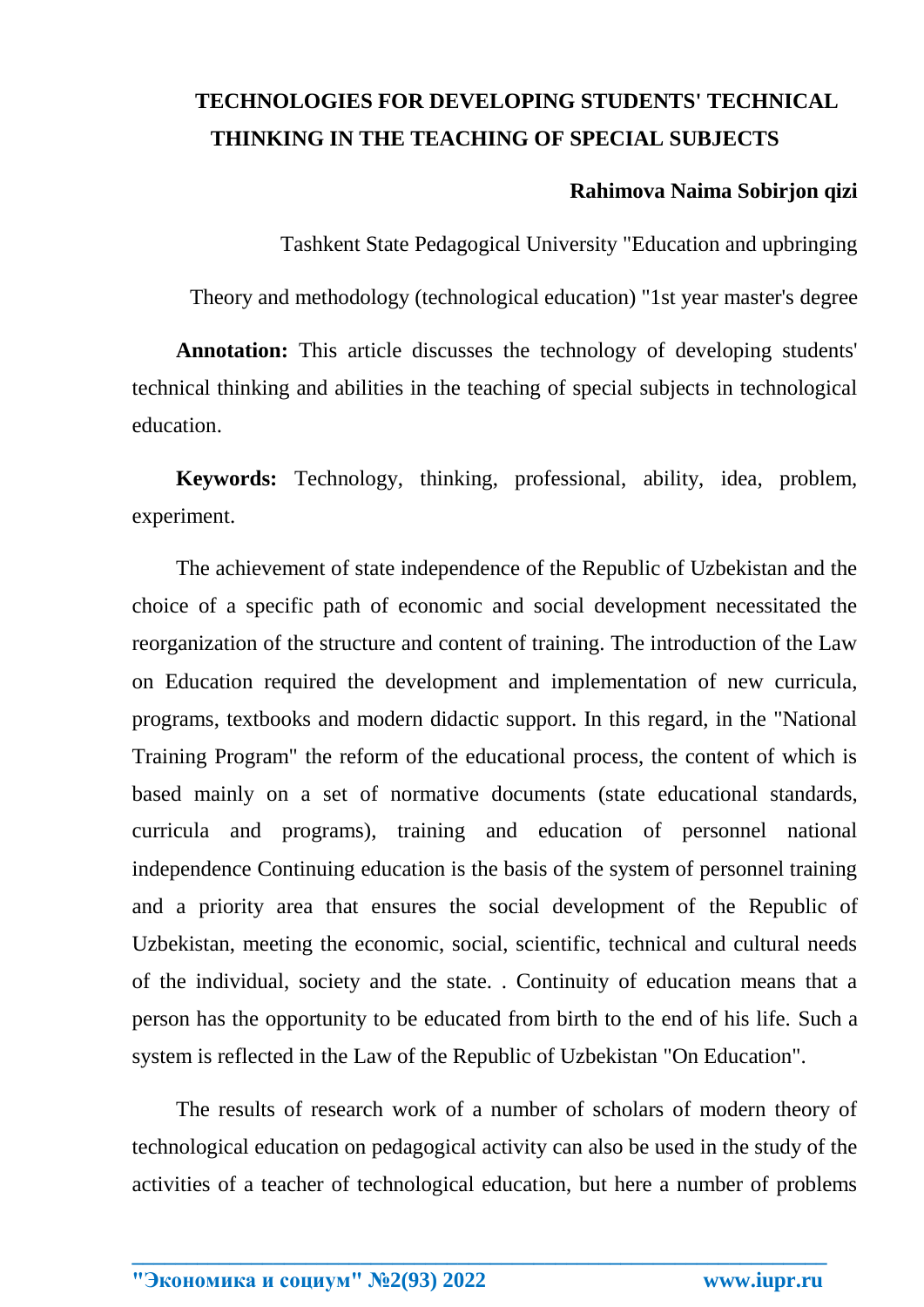arise. These features are multifaceted and specific to different aspects of the activity, but they can be conditionally divided into three major groups, each of which reflects the uniqueness of a particular aspect. A teacher of technological education differs radically from the special knowledge of a subject teacher with a set of general and field technical and technological knowledge and skills in its structure, structure and form of presentation. Only technological education only their teachers ensure that such people grow up to be creative in finding their place in personal and social life in professional activities. In some studies, the typical types of activities of a teacher of technological education and their corresponding functions are as follows: educational, pedagogical, developmental, methodological (methodological), production-technical, organizational, diagnostic, etc., while in others: Organizers are divided into scientific, educational, organizationalmanagerial, production-technological, research. Among the characteristics of the professional thinking of teachers of technological education, there are specific aspects, which are currently determined by the fact that the effectiveness of the field and socio-pedagogical thinking has not been fully explored.

A well-established research methodology for university students will play an important role in training future technology teachers to become experts in their field. This research methodology has two aspects that prepare future technology teachers for professional pedagogical activities.

The first aspect is the identification of theoretical and practical problems of qualification in the teaching material, followed by the teacher's coverage of the application of the laws of natural (physics, chemistry, biology, etc.), general technical and technological education to techniques and technologies and assumed to be mastered by students.

The second aspect is the formation and development of research skills in general secondary schools that effectively use students 'knowledge of problem solving. In particular, the analysis of the bachelor's degree program in technological education revealed that there are many opportunities to link it with modern production in the field of technical-technological and organizational-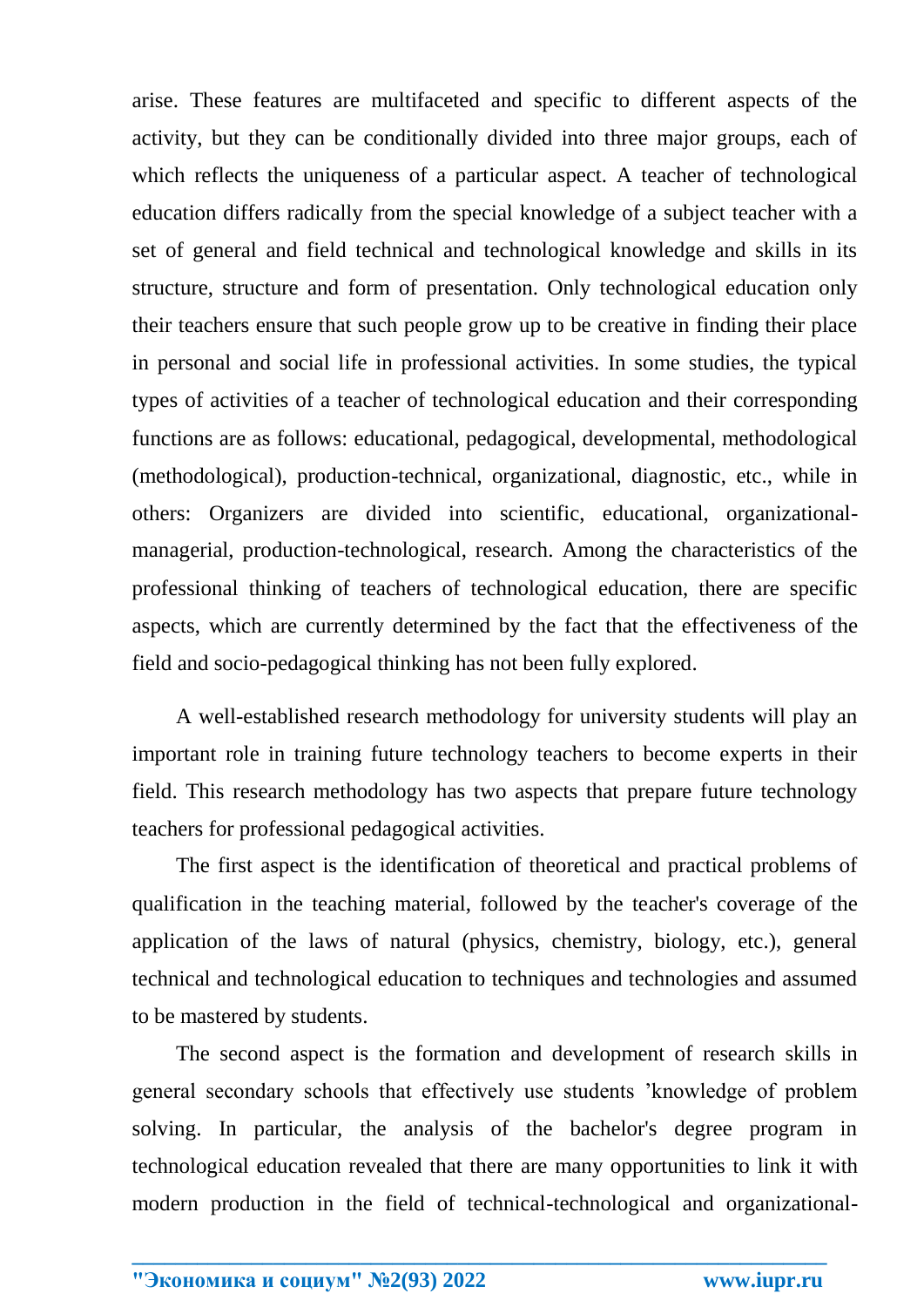economic research. But to make these connections, it requires a scientific, didactic and thoughtful approach. Only through the study of natural, general technical and technological education, its practical issues through research, students will be able to deeply connect their professional knowledge with future pedagogical activities. Because the laws of these sciences underlie the principles of technological processes and techniques. Therefore, the development of research skills in the educational process is an important tool for future technology teachers to understand the principles of technological processes and technical work on a scientific basis. This represents the interdisciplinary nature of polytechnic knowledge. Only then will scientific research fulfill its real mission, helping future technology teachers to master the general scientific foundations of production.

Research skills play an important role in preparing future technology teachers for their careers. These include theoretical study, observation, problem solving, hypothesis, hypothesis planning, experimentation, experimental results, comparison of experimental results with hypotheses, theoretical analysis and generalization, practical application. scanning skills. Some of this is formed through the study of the basics of science, some through practice, and some through research.

In the work of future technology teachers, it is desirable that the task of research to put the problem in the first place, because it reflects the purpose of the work to be done and the need for it. In technical creativity, the research task is the basis for engaging students in research activities, so it is a necessary tool for developing research skills and accelerating creativity. The above requires a more detailed description of the nature and structure of the development of research skills in solving creative problems. The development of research skills means teaching students to use scientific methods related to the performance of research tasks in solving problems of scientific and technological creativity.

In view of the above, the following procedures for the implementation of the tasks described in the research description for the areas of technological education are expedient and include the stages of its implementation: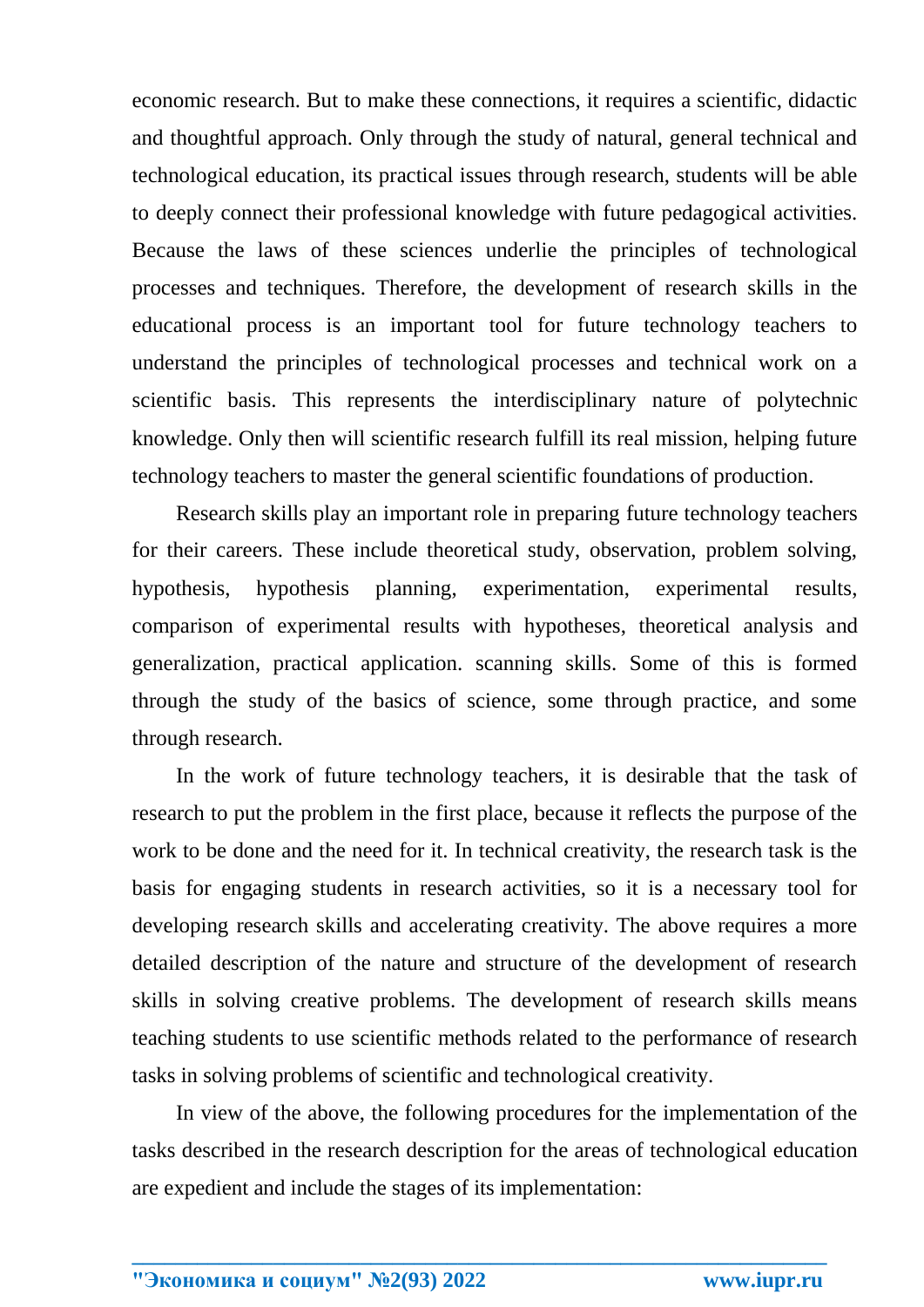1. Assignment (clarifies the purpose of the work);

2. Ask a question (required to answer questions such as "What was wrong? Why? What should I do?");

3. Substantiate the hypothesis of the proposed idea. Conducting experiments to test it;

4. Discuss the proposed options and select the most appropriate, develop a scheme;

5. Preparation of an experimental device (model);

6. Device testing and research;

7.Development of the drawing and preparation of the experimental sample with elimination of shortcomings;

8. Test, improve and put into practice;

9. Preparation and execution of technical documentation.

In this case, it is important that students pay special attention to the fact that the process of developing a research assignment has a practical description of the entire professional field.

# *Of course, this creates a problem for the student, and they can occur for the following reasons:*

1. Insufficient initial knowledge of the student;

2. The solution to the problem is more difficult for the student.

These challenges can be addressed through targeted additional training, counseling, and analysis of other aids. In this case, the following help from the teacher is needed. Help to find a solution.

## *There are two ways to do this:*

- The teacher shows the solution;

- The teacher guides you to find a solution. This method can be roughly expressed in the following scheme.

### *Ways to help find a solution:*

1) Help them understand the purpose of the solution,

2) Allow the student to review the solution they think is right,

3) Teach students to choose the right methods of analysis and solution.